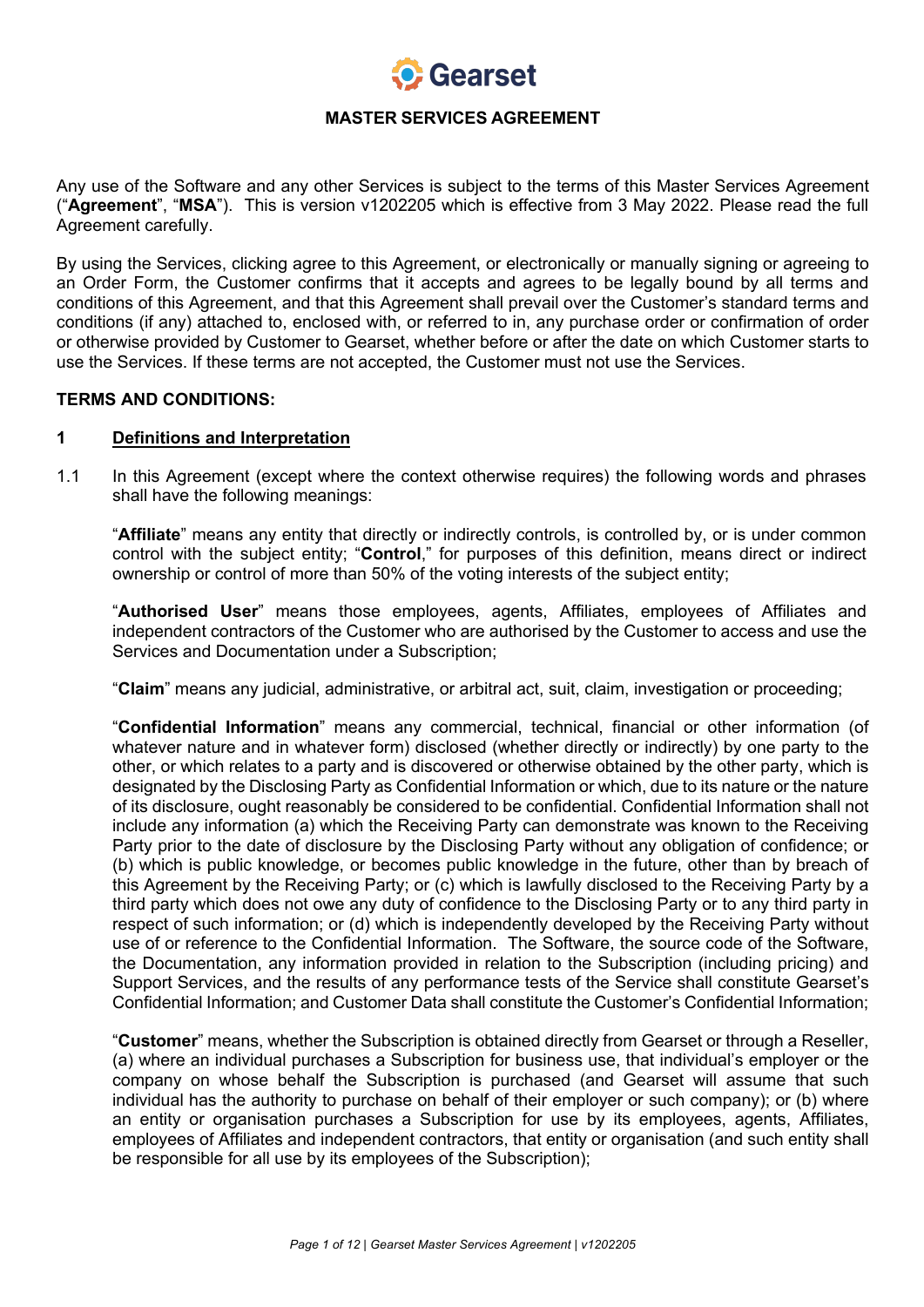

"**Customer Data**" means the electronic data and information inputted by or for the Customer to the Software, including data and information generated or derived from Customer Data whereby such data and information also resides in the Software after submission, but excluding any aggregated non-identifiable data and information generated from the Customer Data such as analytics data, application logs and reports;

**"Disclosing Party"** means the party disclosing Confidential Information, on whose behalf the Confidential Information is disclosed, or to whom the Confidential Information relates;

"**Documentation**" means the documentation made available to Customer by Gearset from time to time (including, but not exclusively, via the Gearset Website), which sets out a description of the Services and the user instructions for the Services;

"**Evaluation Period**" has the meaning given to it in clause 2.1;

"**Free Version**" means any Subscription for, access to or enjoyment of the Services, for which no Subscription Fee is payable by the Customer, except during the Evaluation Period;

"**Gearset"** means Gearset Limited, a company registered in England with company number 10345423 and whose registered office is at The Bradfield Centre, Cambridge Science Park Rd, Cambridge, CB4 0GA, UK;

"**Gearset Website**" means Gearset's website at www.gearset.com, or such other domain name as Gearset shall use from time to time to display its primary website;

"**Intellectual Property Rights**" means patents, registered designs, registered trade and service marks, registered copyright and modifications to and applications for any of the foregoing and the right to apply for protection for such registered rights anywhere in the world and inventions, discoveries, copyright, database rights, unregistered trade or service marks, brand names or knowhow and any similar or equivalent rights whether capable of registration or not arising, applied for or granted under the laws of any country;

"**Indemnitee**" means the party receiving the benefit of an indemnity under this Agreement from the other party;

"**Indemnitor**" means the party providing an indemnity under this Agreement to the other party;

**"Order Form"** means an ordering document, invoice, or online order issued by Gearset specifying the Services subscribed for by Customer, which is agreed between Customer and Gearset, including any addenda and supplements thereto;

"**Personal Data"** means any information relating to an identified or identifiable natural person;

**"Receiving Party"** means the party receiving or otherwise obtaining (or whose Representatives receive or otherwise obtain) Confidential Information relating to the other party;

"**Representatives**" in respect of each party means their officers, agents, employees, executives, attorneys, accountants, Affiliates, sub-contractors, and auditors;

"**Reseller**" means any third party authorised by Gearset to sell Subscriptions;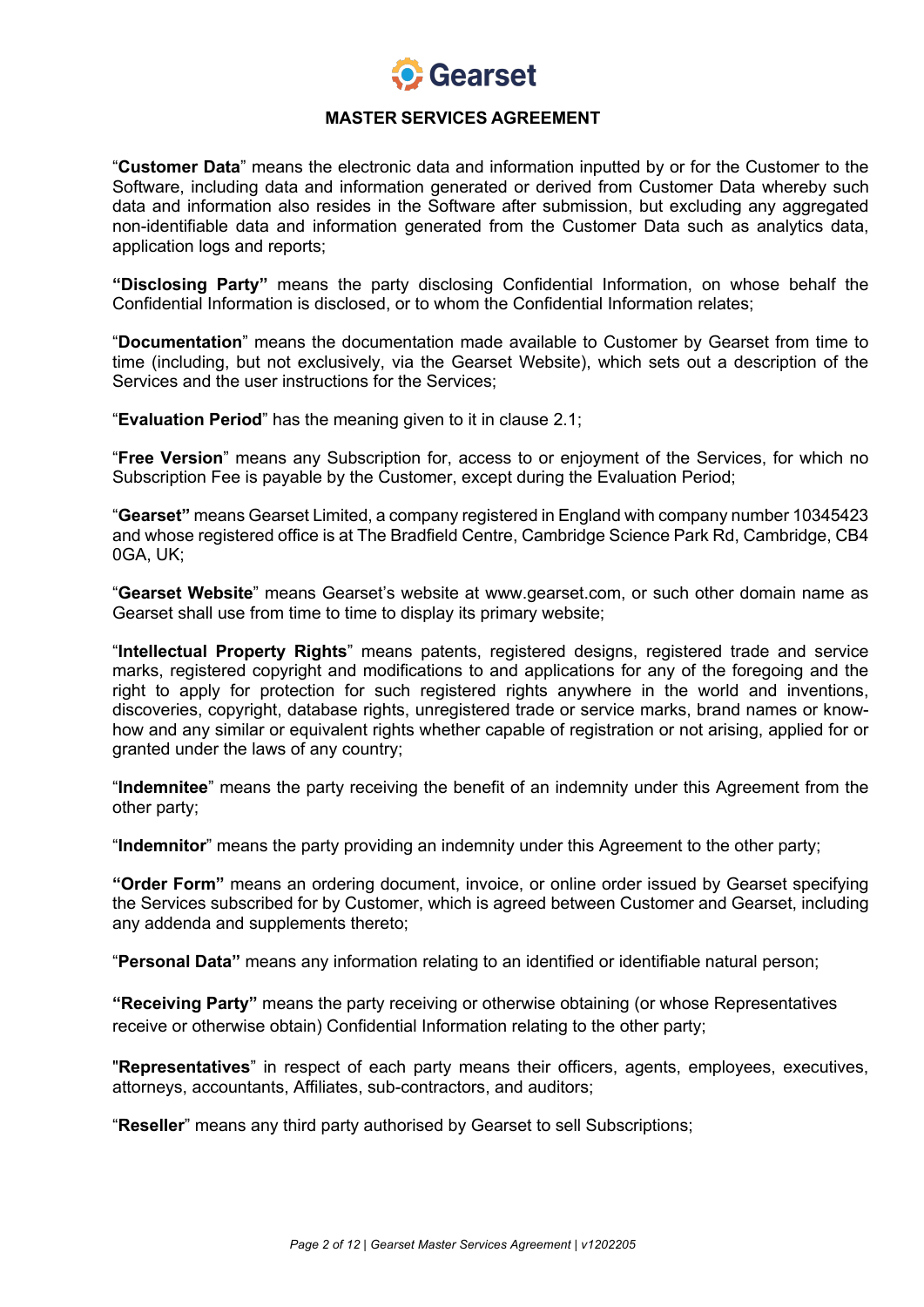

"**Service Limitations**" means the specified limitations to Customer's use of the Services as applicable to the category of Subscription the Customer selects on purchase, as may be specified in this Agreement, on the Gearset Website and/or the applicable Order Form;

"**Services**" means access to and use of the Software, the Support Services, and any other services provided by Gearset, as subscribed for by Customer in accordance with the terms of this Agreement, as more particularly described in the Documentation, and subject to any Service Limitations;

"**Software**" means the online software-as-a-service solution(s) provided by Gearset, including any updates, upgrades and patches released for them by Gearset;

"**Subscription**" means a subscription for Services as subscribed for by Customer in accordance with the terms of this Agreement and subject to any applicable Service Limitations;

"**Subscription Fee**" means the fee payable by the Customer under this Agreement (excluding VAT and all other relevant taxes), as detailed by Gearset or Reseller (as the case may be) from time to time including through their respective websites, calculated in accordance with the duration of the Subscription Period, the Services subscribed for, and number of User Licences;

"**Subscription Period**" means the period of time for which a Subscription is valid, determined by the number of months/years selected by the Customer when purchasing the Subscription;

"**Subscription Start Date**" means the date the Customer purchases a Subscription or the start date of the Subscription specified in the applicable Order Form, if different;

"**Support Services**" means the support services provided by Gearset, as set out from time to time on the Gearset Website;

"**Third-Party Components**" means components owned by third parties which are used in the Services;

"**User Licence**" means the licences of the type and quantity subscribed for by the Customer which entitle Authorised Users to access and use the Services and the Documentation pursuant to a Subscription;

"**Virus**" means anything or any device (including any software, code, file or programme) which may: prevent, impair or otherwise adversely affect the operation of any computer software, hardware or network, any telecommunications service, equipment or network or any other service or device; prevent, impair or otherwise adversely affect access to or the operation of any programme or data, including the reliability of any programme or data (whether by re-arranging, altering or erasing the programme or data in whole or part or otherwise); or adversely affect the user experience, including worms, trojan horses, viruses and other similar things or devices; and

"**Working Hours**" means 9am to 5pm UK time, Monday to Friday, excluding bank and public holidays in England.

## **2 Evaluation Period**

2.1 Customer is entitled to a 30-day free trial of the Subscription for the purposes of deciding whether or not the Services meet its requirements ("**Evaluation Period**"). During the Evaluation Period the terms in Schedule 1 will apply.

#### **3 Gearset Responsibilities**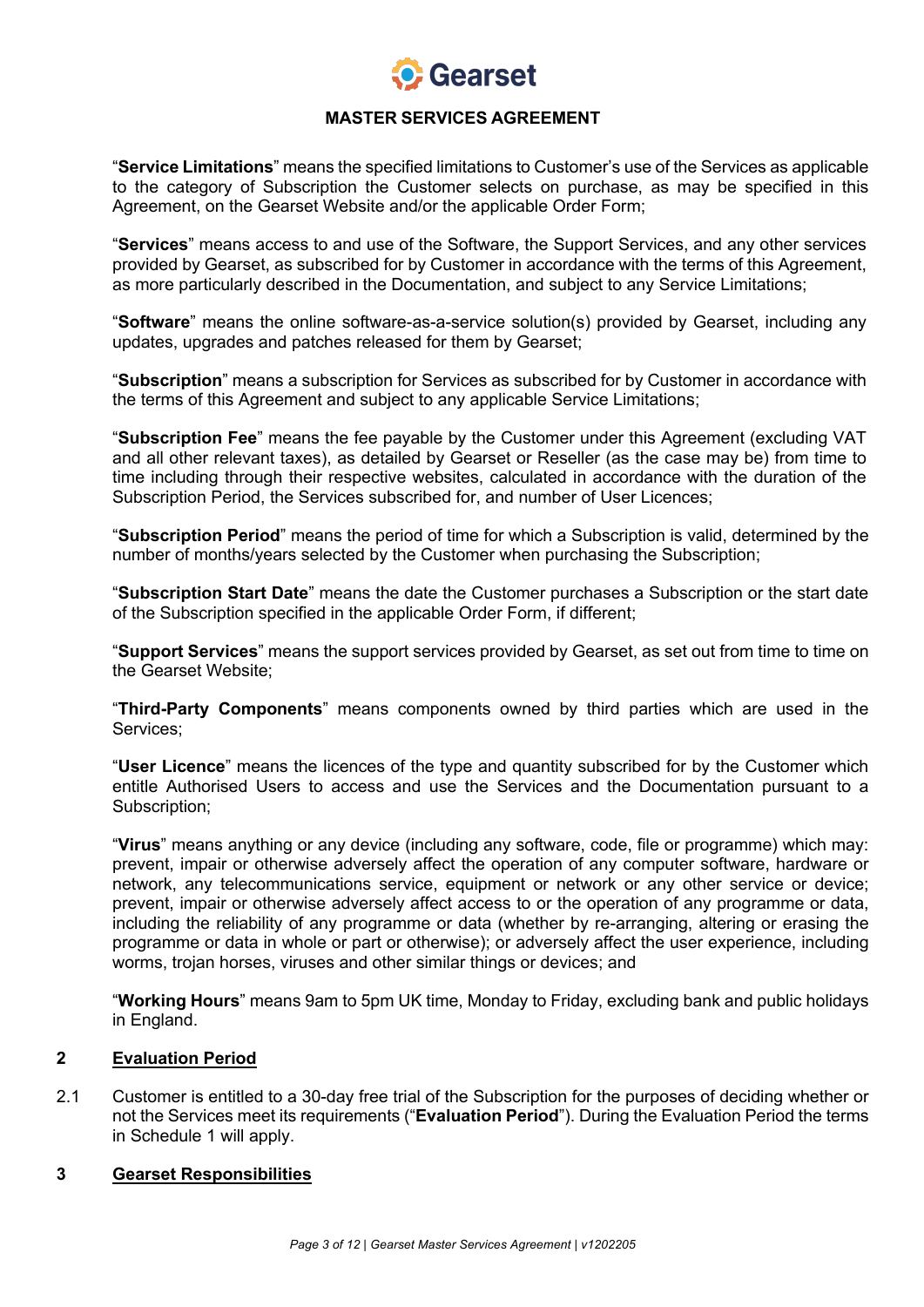

- 3.1 **Provision of Purchased Subscription.** In consideration of payment of the Subscription Fee, as specified in the applicable Order Form, Gearset grants to the Customer a non-exclusive, nontransferable right to permit the Authorised Users to access and use the Services during the Subscription Period only in accordance with this Agreement and subject to any applicable Service Limitations.
- 3.2 **Provision of Services**. During the Subscription Period, Gearset will provide the Services and make available the Documentation to the Customer in accordance with and subject to the terms of this Agreement. In providing the Services, Gearset shall:
	- 3.2.1 use reasonable commercial efforts to make the Software available 24 hours a day, 7 days a week, except for (i) scheduled maintenance (of which Gearset shall endeavour to give advance electronic warning), and (ii) any unavailability (including unplanned maintenance) caused by circumstances beyond Gearset's reasonable control; and
	- 3.2.2 provide Support Services to Customer with reasonable skill and care, and use reasonable commercial efforts (i) to make the Support Services available during Working Hours and (ii) to respond to all support requests within 24 Working Hours.
- 3.3 **Protection of Customer Data.** Gearset will maintain appropriate administrative, physical, and technical safeguards for protection of the security, confidentiality and integrity of Customer Data, as described on the Gearset Website. Those safeguards will include, but will not be limited to: (i) measures designed to prevent unauthorised access to or disclosure of Customer Data (other than by Customer or Authorised Users), (ii) implementing and maintaining systems and procedures for detecting, preventing and responding to attacks, intrusions, or other systems failures and regularly testing or otherwise monitoring the effectiveness of such systems, and procedures (i.e. vulnerability scans and penetration tests), and (iii) identifying internal and external risks and assessing the sufficiency of any systems and procedures in place to control these risks.
- 3.4 **Processing of Personal Data.** Gearset processes Personal Data in accordance with the terms and conditions of the privacy notice on the Gearset Website from time to time. To the extent that Customer Data includes Personal Data, Gearset and Customer shall enter into a separate Data Protection Addendum governing the processing of such Personal Data.

## **4 Use of Services and Documentation, Customer Responsibilities**

- 4.1 **Usage Restrictions.** The Customer shall: (i) only use the Services for its internal business purposes and in accordance with the terms and conditions of this Agreement and the applicable Documentation; (ii) not reproduce, modify, adapt, merge, translate, disassemble, decompile, recompile or reverse engineer the Software or create derivative works based on the whole of or any part of the Software or the Documentation or incorporate the Software into any other program not supported by Gearset; (iii) not access all or any part of the Services or Documentation in order to build a product or service which competes with the Services; (iv) not license, sell, rent, lease, transfer, assign, distribute, display, disclose, or otherwise commercially exploit, or otherwise make the Services or Documentation available to any third party except the Authorised Users; (v) not attempt to obtain, or assist third parties in obtaining, access to the Services or Documentation, other than as provided under this clause 4; and (vi) use all reasonable endeavours to prevent any unauthorised access to, or use of, the Services or Documentation and, in the event of any such unauthorised access or use, promptly notify Gearset.
- 4.2 **Authorised Users.** In relation to the Authorised Users, the Customer undertakes that: (i) the maximum number of Authorised Users that it authorises to access and use the Services shall not exceed the number of User Licences it has purchased; (ii) it will not allow or suffer any User Licence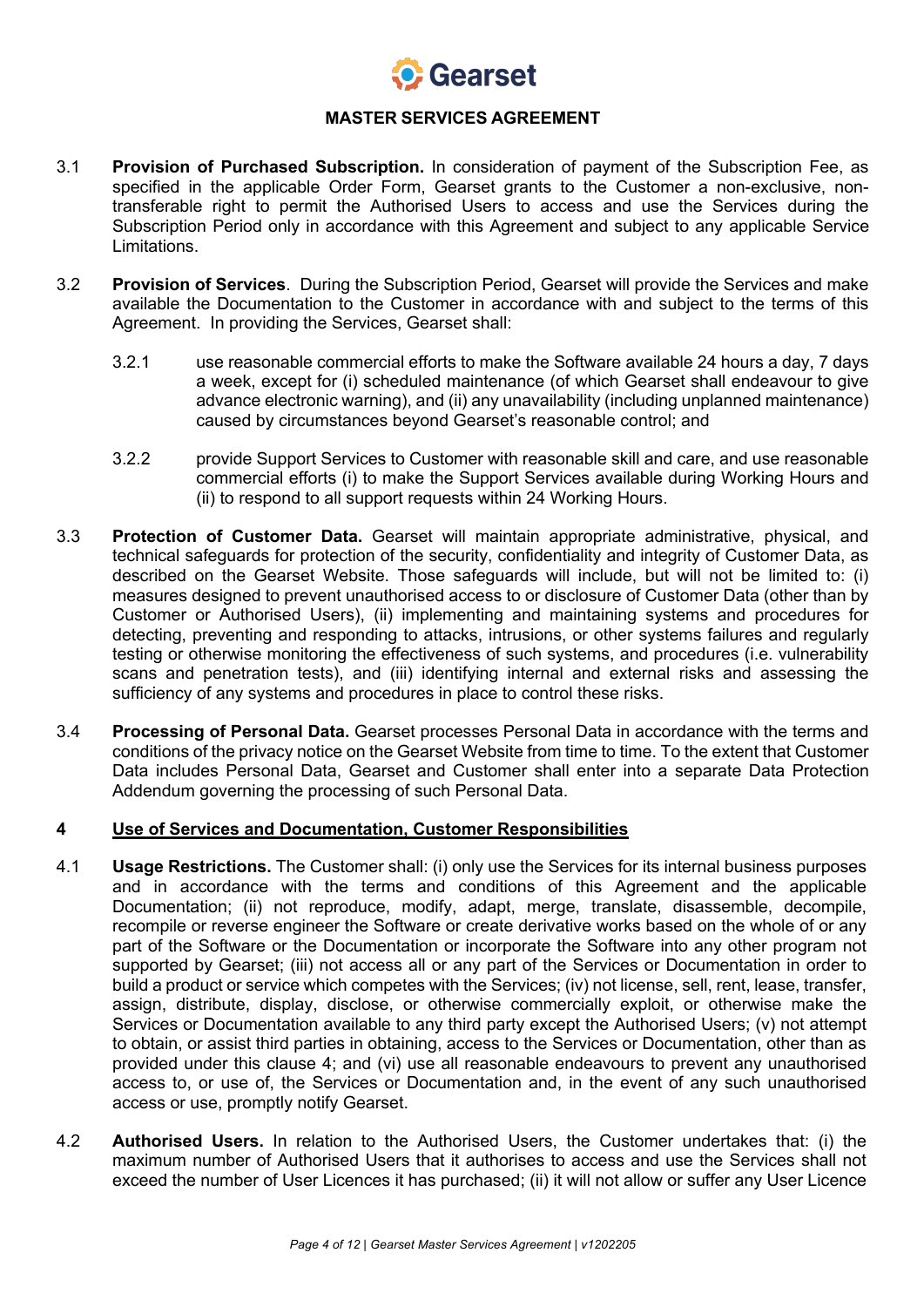

to be used by more than one individual Authorised User unless it has been reassigned in its entirety to another individual Authorised User, in which case the prior Authorised User shall no longer have any right to access or use the Services (including under a subsequent reassignment) without the written permission of Gearset; and (iii) it will ensure that all Authorised Users keep their login credentials confidential, shall be primarily responsible for any activity carried out using those login credentials and shall notify Gearset of any unauthorised access to the Services using those login credentials.

- 4.3 **Customer Responsibilities**. The Customer shall not, and shall ensure that Authorised Users do not: (i) distribute or transmit any Viruses into or via the Software; (ii) interfere or attempt to interfere with Gearset's network or the provision of services to any of the Gearset's other customers including, without limitation, mail bombing, flooding, deliberate attempts to overload a system and broadcast attacks; (iii) attempt to probe, scan, penetrate or test the vulnerability of Gearset's systems or network; (iv) access the Services and Documentation in an unauthorised manner, including any attempt to breach Gearset's security or authentication measures; or (v) publish, store, distribute or transmit any material during the course of its use of the Services that is unlawful, harmful, threatening, defamatory, obscene, infringing, harassing or racially or ethnically offensive, facilitates illegal activity, depicts sexually explicit images, promotes unlawful violence, is discriminatory based on race, gender, colour, religious belief, sexual orientation, disability, or in a manner that is otherwise illegal or causes damage or injury to any person or property.
- 4.4 **Customer Obligations.** The Customer shall: (i) provide Gearset with all necessary co-operation in relation to this Agreement; (ii) comply with all applicable laws and regulations with respect to its activities under this Agreement; (iii) ensure that the Authorised Users use the Services and Documentation in accordance with the terms and conditions of this Agreement; and (iv) be responsible for any acts or omissions (A) of any Authorised User, or (B) resultant from access to the Services in breach of the provisions of clause 4.2, which, in either case, would constitute a breach of this Agreement if they were an act or omission of Customer.
- 4.5 **Suspension**. To the extent and only for so long as Gearset believes it to be reasonably necessary, Gearset may suspend the Subscription and access to the Services without liability if: (i) it identifies an attack on the Customer's account, or any attempt to access or manipulate the Customer's account by a third party without the Customer's consent; (ii) Gearset reasonably believes suspension of the Subscription (or any part of it) is necessary to protect Gearset's network or its other customers use of the Software or Support Services or to limit its or the Customer's potential liability in the event of any unlawful or suspected unlawful activity by any user of the Customer's Subscription (whether or not an Authorised User) or any third party claim against Gearset or Customer; or (iii) Gearset is required by law or by a regulatory or government body to suspend the Customer's access to the Subscription (or any part of it). Gearset reserves the right, without liability to the Customer or prejudice to its other rights, to disable the Customer's access to any material that breaches the provisions of clause 4.3 and/or to suspend the access of any Authorised User who causes the Customer to breach the provisions of clauses 4.1 and/or 4.2 and/or 4.3. Gearset will use reasonable efforts to inform Customer of any suspension as soon as reasonably possible, but Customer acknowledges and accepts that prior notice may not always be practicable.

## **5 Fees and Payment**

5.1 **Fees and Payment**. Subject to clause 5.3, the Subscription Fee (together with any applicable levies, duties and/or taxes imposed on the Customer in its jurisdiction including, but not limited to, value added tax, sales tax, use tax and withholding tax) shall be due and payable by the Customer. The Subscription Fee shall be paid in advance, either annually or in accordance with any different billing frequency stated in the applicable Order Form. Customer is responsible for providing complete and accurate billing and contact information.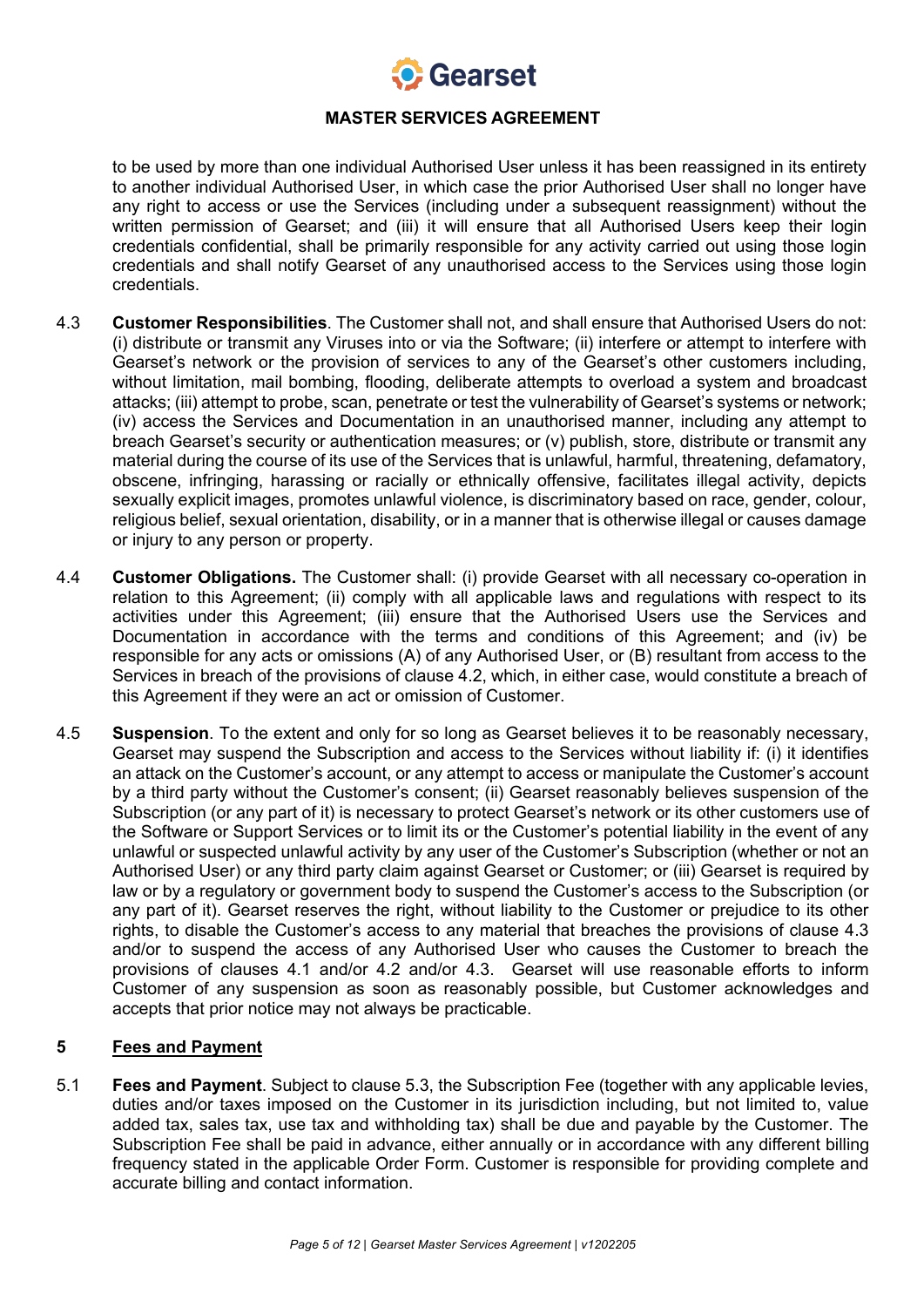

- 5.2 **Overdue Charges**. If the Subscription Fee or any other sum payable under this Agreement is 30 days or more overdue, Gearset reserves the right to terminate the Subscription and prevent the Customer from accessing and/or using the Services immediately until such amounts are paid in full. Gearset will not exercise its rights under this clause if Customer is disputing the applicable charges reasonably and in good faith and is cooperating diligently to resolve the dispute.
- 5.3 **Resellers**. Where the Customer has procured a Subscription or is making payment through a Reseller, the terms of this clause 5 shall apply, regardless of any different payment terms offered by the Reseller.

#### **6 Term and Termination**

- 6.1 **Term of Agreement.** This Agreement commences on the date Customer first accepts it and continues until all of Customer's Subscriptions have expired or have been terminated.
- 6.2 **Term of Purchased Subscriptions.** Each Subscription shall commence on the Subscription Start Date and, unless terminated earlier in accordance with this clause 6, shall continue for the Subscription Period as specified when purchasing the Subscription and/or as specified in the applicable Order Form.
- 6.3 **Cancellation of Subscriptions**. Customer may elect to cancel any Subscription at any time by notifying Gearset in writing. The cancelled Subscription will automatically terminate at the end of the applicable Subscription Period.
- 6.4 **Termination for Cause.** This Agreement may be terminated immediately by either party if the other commits a material or persistent breach of any term of this Agreement and that breach (if capable of remedy) is not remedied within 30 days of written notice being given requiring it to be remedied (and where such breach is not capable of remedy, the terminating party shall be entitled to terminate the Agreement with immediate effect). If this Agreement is terminated by the Customer in accordance with this clause 6.4, Gearset will refund Customer any prepaid fees covering the remainder of the Subscription Period after the effective date of termination.
- 6.5 **Effect of Termination of this Agreement**. Upon the termination of this Agreement, all Subscriptions shall immediately expire, and Customer will no longer have the right to access the Software or the Support Services and shall immediately cease using all Documentation.
- 6.6 **Effect of Expiry or Termination of Subscriptions**. Upon the termination or expiry of any Subscription (including as a result of the termination of this Agreement), access to the Software and Support Services subscribed for shall cease, and the Customer shall immediately cease using all Documentation, save to the extent that it is required for any continuing Subscription(s).
- 6.7 **Surviving Provisions.** Upon termination or expiry of this Agreement all rights granted to Customer under this Agreement shall immediately terminate, but the following provisions of this Agreement shall remain in full force and effect: 1, 6.5, 6.6, 7, 8.1, 8.3, 10, 11 and 12. Any termination of this Agreement shall be without prejudice to any other rights or remedies either party may be entitled to under this Agreement or at law.

# **7 Confidentiality**

7.1 **Ownership of Confidential Information.** Each party retains all ownership rights in and to its Confidential Information.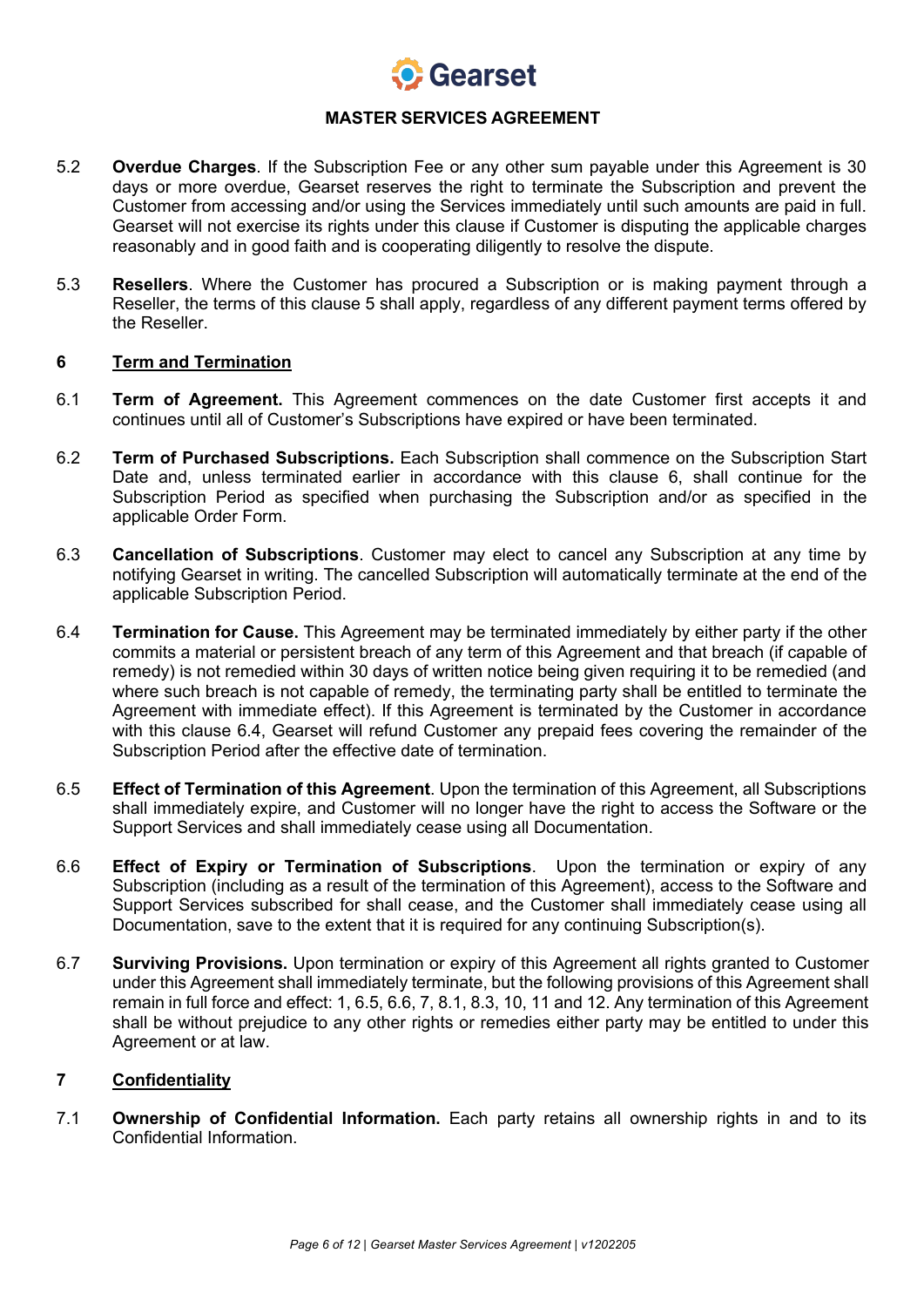

- 7.2 **Protection of Confidential Information.** Each party undertakes to the other, in relation to that other party's Confidential Information that, except and to the extent otherwise permitted in clause 7 of this Agreement, it will (and will procure that its Representatives will): (i) hold all Confidential Information in complete and strict confidence; (ii) use the same degree of care that it uses to protect the confidentiality of its own confidential information of like kind (but not less than reasonable care); (iii) only disclose Confidential Information to those of its Representatives who need to know the information for the purposes of this Agreement, provided that they inform such Representatives of the confidentiality provisions of this Agreement and, as soon as reasonably practicable, the confidential nature of the Confidential Information and at all times remain responsible for their Representatives' compliance with the obligations of confidentiality set out in this Agreement, and liable for any loss or damage whatsoever caused by the failure of any of its Representatives to comply with the terms of this Agreement; (iv) not use, copy, or reproduce Confidential Information for a purpose outside the scope of this Agreement (including, but not limited to, any competitive or commercial purpose) without the prior written approval of the Disclosing Party; (v) implement appropriate security practices against any unauthorised copying, use, disclosure (where in oral, written, or any other form), access, and damage or destruction of the Confidential Information; and (vi) promptly notify the other party if it suspects or becomes aware of any unauthorized copying, use, or disclosure of the Confidential Information in any form.
- 7.3 **Compelled Disclosure.** Neither party shall be restricted from disclosing the other Party's Confidential Information or any part of it as may be required pursuant to a judicial or other lawful government order or otherwise by law, but only: (i) to the minimum extent required to comply with such requirement; and (ii) subject to the party obliged to comply with such requirement giving the other party as much notice of the terms of the order as may be legally permissible and reasonably practicable; and (iii) provided that it makes reasonable efforts to ensure that the Confidential Information disclosed is handled in a confidential manner.
- 7.4 **Exemptions.** Nothing in this clause 7 shall prevent: (i) Gearset from disclosing the Software or the Documentation, and providing services similar to the Services, to any third party; or (ii) the Customer from disclosing the Software or Documentation to such of its employees, sub-contractors, Affiliates, and advisors as is necessary for the Customer to be able to exercise its rights and comply with its obligations under this Agreement.
- 7.5 **Duration**. The obligations and restrictions in this clause 7 will survive for 3 years after the termination or expiry of this Agreement.
- 7.6 **Prior Agreement**. If the Customer has entered into a prior separate confidentiality agreement with Gearset (a "**Prior Agreement**"), then the parties hereby agree that any Prior Agreement is hereby terminated and the terms of this clause 7 shall apply to any Confidential Information held by either Party under the terms of the Prior Agreement.

# **8 Intellectual Property Rights**

- 8.1 **Reservation of Rights.** Subject to the limited rights expressly granted hereunder, Gearset and its licensors reserve all right, title and interest in and relating to the Services, including all of their related Intellectual Property Rights. No rights are granted to Customer hereunder other than as expressly set forth herein.
- 8.2 **Customer Data.** The Customer shall own all right, title and interest in and to all of the Customer Data and shall have sole responsibility for the legality, reliability, integrity, accuracy and quality of the Customer Data. The Customer hereby grants to Gearset a non-exclusive, sub-licensable license to use, store, edit, reproduce, modify and copy the Customer Data solely as necessary for Gearset to provide the Services.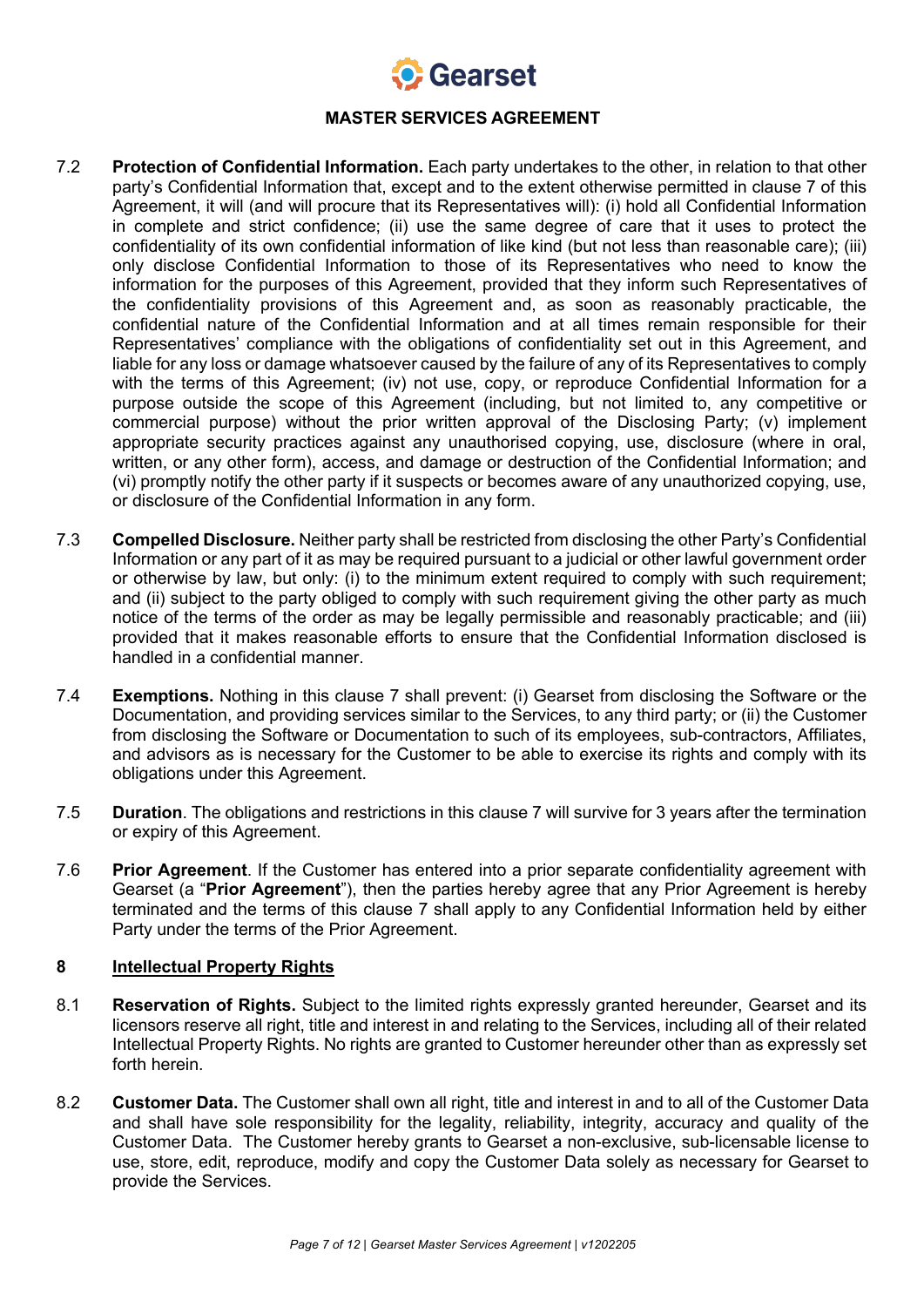

8.3 **Use of Customer Trademarks**. The Customer hereby grants to Gearset, for so long as Customer holds an active Subscription and for so long as is reasonable required thereafter to remove references as promptly as possible) a worldwide, non-exclusive, royalty-free, fully paid up license to use Customer's name and logo (as found on the Customer's primary website) on the Gearset Website and in Gearset's marketing material to advertise that Customer is a customer of Gearset. In the event that Customer does not agree to any such use, they shall notify Gearset in writing.

## **9 Warranties**

- 9.1 **Gearset Warranties**. Subject to the provisions of clause 9.2, Gearset warrants that (i) the Services will be provided, in all material respects, in accordance with the relevant Documentation (ii) the use of the Services and Documentation in accordance with the terms of this Agreement will not knowingly infringe any copyright belonging to any third party; (iii) it owns or otherwise has sufficient rights in the Services and Documentation to grant to Customer the rights granted herein; (iv) it has all rights, permits, licenses, qualifications and consents necessary to perform its obligations hereunder; (v) it will perform its obligations under this Agreement in a professional and workmanlike manner in accordance with generally accepted industry standards; and (vi) it shall not knowingly introduce any Virus into the Software.
- 9.2 **Limits of Warranties.** Gearset: (i) does not warrant that the Customer's use of the Services will be uninterrupted or error-free, or that the Services and/or the results achieved by the Customer through the use of the Services will meet the Customer's requirements (Gearset instead offers a free Evaluation Period, as set out in clause 2, for the Customer to assess the suitability of the Services for its needs); and (ii) is not responsible for any delays, delivery failures, or any other loss or damage resulting from the transfer of data over communications networks and facilities, including the internet, and the Customer acknowledges that the Services may be subject to limitations, delays and other problems inherent in the use of such communications facilities.
- 9.3 **Disclaimers**. EXCEPT AS EXPRESSLY SET OUT IN THIS AGREEMENT, THE SERVICES ARE PROVIDED "AS IS", AND ALL CONDITIONS, REPRESENTATIONS, WARRANTIES, TERMS AND UNDERTAKINGS, EXPRESS OR IMPLIED, WHETHER BY STATUTE, COMMON LAW, TRADE PRACTICE, CUSTOM, COURSE OF DEALING OR OTHERWISE (INCLUDING WITHOUT LIMITATION AS TO QUALITY, PERFORMANCE OR FITNESS OR SUITABILITY FOR PURPOSE OR NON-INFRINGEMENT) IN RESPECT OF THE SERVICES ARE HEREBY EXCLUDED TO THE FULLEST EXTENT PERMISSIBLE BY LAW.

## **10 Third Party Claims**

- 10.1 **Indemnification by Gearset.** Subject to clauses 10.2, 10.3, and 11.2, Gearset will defend Customer against, and indemnify Customer against any damages that are finally awarded by a court of competent jurisdiction to be paid as a result of, any claim, demand, suit or proceeding made or brought against Customer alleging that the copyright of a third party has been infringed by virtue of: (i) Customer's use of the Services in accordance with the terms of this Agreement; or (ii) Gearset's use of Third-Party Components (each a "**Claim**").
- 10.2 **Resolving Claims.** If a Claim is brought against Customer, Gearset shall have the right in its absolute discretion and at its own expense: (i) to procure the right for the Customer to continue using the Services in accordance with the terms of this Agreement; (ii) to make such alterations, modifications or adjustments to the Services so that they become non-infringing; or (iii) to replace the Services with non-infringing services. If Gearset is unable to resolve a Claim by taking one of the actions under clause this clause 10.2, Gearset shall have the right to terminate this Agreement upon repayment to the Customer of the Subscription Fee for Services paid for but not yet rendered as of the effective date of termination on a pro rata basis and, together with the indemnity granted in clause 10.1 above,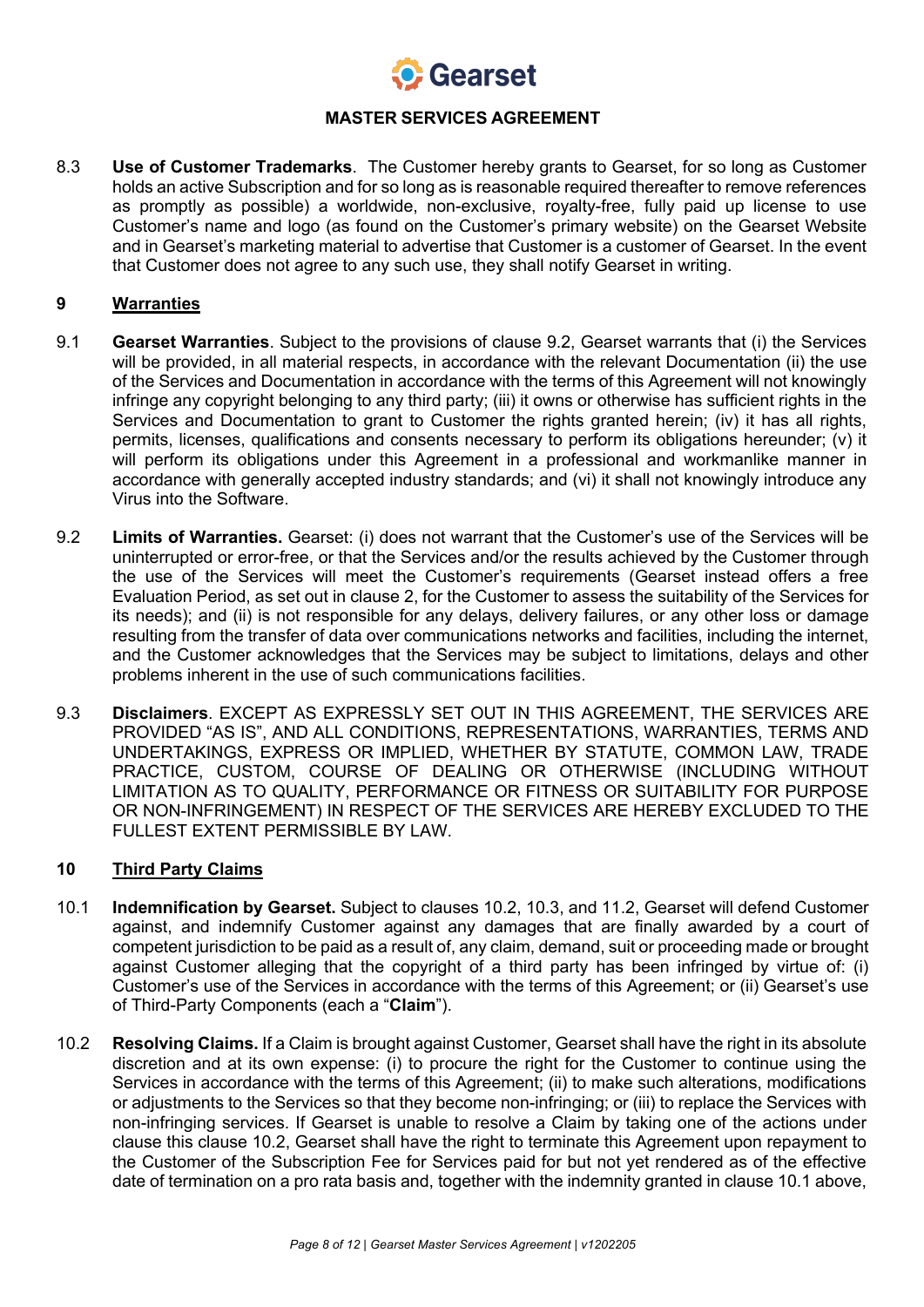

such right shall be the Customer's sole and exclusive remedy under this Agreement in respect of any such Claim.

- 10.3 **Limitation of Indemnification.** The indemnity provided under clause 10.1 shall not apply in respect of any Claim (a) which does not cite the Services as the basis of the Claim; or (b) arising as a result of or in connection with or attributable to: (i) any configurations or modifications made to the Services by the Customer or on the Customer's behalf (other than by Gearset); (ii) the combination of the Services with any third party software, components, environment or platform not expressly permitted by Gearset; or (iii) any other use of the Services in breach of this Agreement.
- 10.4 **Indemnification by Customer**. In the event of any claim against Gearset attributable to the use of or access to the Services by the Customer, other than in accordance with this Agreement, the provisions of clauses 9.1, 10.1 to 10.3, and 11.2 to 11.4 shall not apply, and the Customer shall indemnify Gearset against all liabilities, costs and expenses which Gearset may incur as a result of such claim.
- 10.5 **Indemnification Procedure.** The indemnity obligations in clause 10.1 and 10.4 do not apply unless the Indemnitee (i) promptly notifies the Indemnitor of the threat or notice of such a claim; (ii) does not make any admission as to liability or compromise or agree any settlement of the claim without the prior written consent of the Indemnitor (which shall not be unreasonably withheld or delayed), or otherwise prejudice Indemnitor or any other third party's defence of such claim; (iii) gives Indemnitor, or such person as Indemnitor shall direct, immediate and complete control of the conduct or settlement of all negotiations and litigation arising from the claim; and (iv) gives Indemnitor, and other third parties as Indemnitor shall direct, all reasonable assistance with the conduct or settlement of any such negotiations or litigation.

#### **11 Limitation of Liability**

- 11.1 Nothing in this Agreement shall exclude or restrict the liability of either party (the "Defaulting Party") to the other for (i) death or personal injury resulting from the negligent act of the Defaulting Party; (ii) any fraudulent misrepresentation by the Defaulting Party; or (iii) any other liability to the extent that it cannot be limited or excluded by law.
- 11.2 **Limitation of Liability.** SUBJECT TO THE PROVISIONS OF CLAUSES 10.4, 11.1, 11.3 AND 11.4, THE AGGREGATE LIABILITY OF EACH PARTY, TOGETHER WITH ALL OF ITS AFFILIATES, WHETHER IN CONTRACT, TORT OR OTHERWISE ARISING OUT OF OR IN CONNECTION WITH THIS AGREEMENT OR THE CUSTOMER'S USE OF THE SERVICES SHALL BE LIMITED IN RESPECT OF ALL CLAIMS ARISING TO THE SUBSCRIPTION FEE PAID (OR PAYABLE IF NOT YET PAID) BY THE CUSTOMER TO GEARSET UNDER THIS AGREEMENT IN RESPECT OF THE SERVICES PROVIDED IN THE 12 MONTHS PRIOR TO THE EVENT GIVING RISE TO THE LIABILITY. THE FOREGOING LIMITATIONS WILL NOT LIMIT CUSTOMER'S LIABILITY UNDER CLAUSE 10.4 AND/OR FOR BREACH OF CLAUSES 4.1 AND/OR 5.
- 11.3 **Exclusion of Consequential and Related Damages.** SUBJECT TO THE PROVISIONS OF CLAUSES 10.4 AND 11.1, IN NO CIRCUMSTANCES SHALL EITHER PARTY BE LIABLE TO THE OTHER PARTY WHETHER IN CONTRACT, TORT, NEGLIGENCE, BREACH OF STATUTORY DUTY OR OTHERWISE IN RESPECT OF: (i) LOSS OF PROFITS, ANTICIPATED SAVINGS, REVENUE, GOODWILL OR BUSINESS OPPORTUNITY; (ii) LOSS OR CORRUPTION OF DATA OR COST OF RESTORATION OF DATA OR FOR USE OF ANY RESULTS OBTAINED BY USE OF THE SOFTWARE; OR (iii) ANY INDIRECT, CONSEQUENTIAL, FINANCIAL OR ECONOMIC LOSS OR DAMAGE, COSTS OR EXPENSES, WHATEVER OR HOWEVER ARISING OUT OF OR IN CONNECTION WITH THIS AGREEMENT OR THE CUSTOMER'S USE OF THE SERVICES, EVEN IF THE FIRST PARTY HAS BEEN ADVISED OF THE POSSIBILITY OF SUCH DAMAGES. THE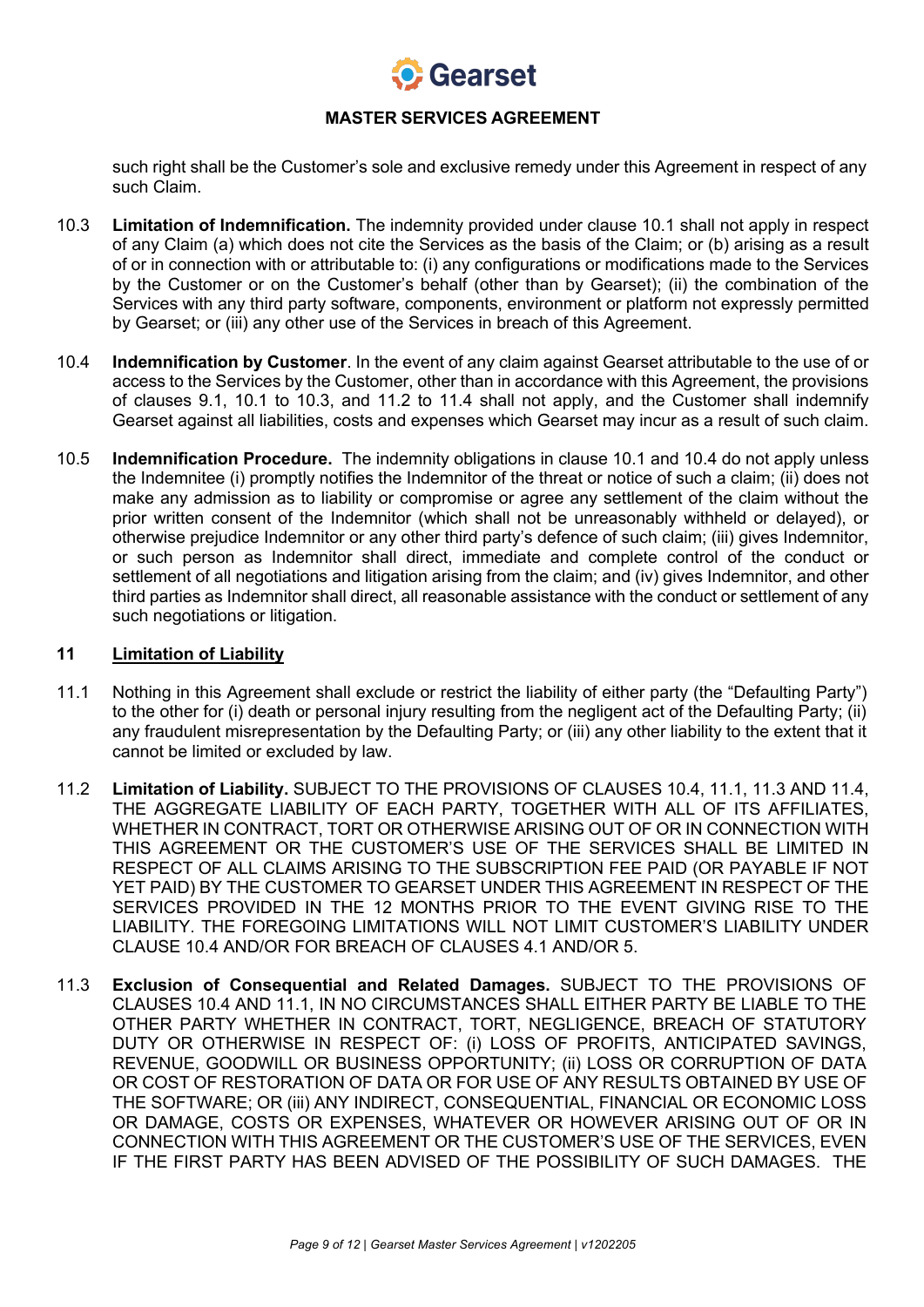

FOREGOING LIMITATIONS WILL NOT LIMIT CUSTOMER'S LIABILITY UNDER CLAUSE 10.4 AND/OR FOR BREACH OF CLAUSES 4.1 AND/OR 5.

- 11.4 **Limitation of Liability For Free Version.** SUBJECT TO THE PROVISIONS OF CLAUSE 11.1, THE SOLE LIABILITY OF GEARSET TO THE CUSTOMER IN CONTRACT, TORT OR OTHERWISE ARISING OUT OF OR IN CONNECTION WITH THE CUSTOMER'S USE OF THE FREE VERSION SHALL BE LIMITED TO £5.00 AND FOR THE AVOIDANCE OF DOUBT CLAUSES 10 AND 11.2 OF THIS AGREEMENT SHALL NOT APPLY IN RESPECT OF THE FREE VERSION.
- 11.5 **Risk Allocation.** The warranties, disclaimers and limitations of liability set out in this Agreement allocate the risks associated with this Agreement between the parties. This allocation is reflected in the pricing of the Services and is an essential element of the basis of the bargain between the Parties.

#### **12 General Provisions**

- 12.1 **Waiver.** The failure or delay of either party to exercise or enforce any right under this Agreement shall not operate as a waiver of that right or preclude the exercise or enforcement of it at any time or times thereafter. Neither party shall be liable for any delay in or for failure to perform its obligations under this Agreement, other than an obligation to make any payment due to the other party, if that delay or failure is caused by circumstances beyond the control of that party including, without limitation, fires, strikes, insurrection, riots, embargoes, or regulations of any civil or military authority.
- 12.2 **Entire Agreement.** This Agreement constitutes the entire agreement and understanding between the parties with respect to the subject matter of this Agreement and supersedes, cancels and replaces all prior agreements, licences, negotiations and discussions between the parties relating to it. The Customer confirms and acknowledges that it has not been induced to enter into this Agreement by, and shall have no remedy in respect of, any statement, representation, warranty or undertaking (whether negligently or innocently made) not expressly incorporated into it. However, nothing in this Agreement purports to exclude liability for any fraudulent statement or act.
- 12.3 **Relationship of the Parties**. This Agreement does not create a partnership, franchise, joint venture, agency, fiduciary or employment relationship between the parties.
- 12.4 **Revisions**. Gearset reserves the right to revise the terms of this Agreement by updating this Agreement on the Gearset Website, and the Customer's continued use of any Subscription after such an update shall be deemed to constitute acceptance of any revised terms in relation to all of Customer's active Subscriptions. Gearset shall use reasonable endeavours to inform the Customer, but the Customer is advised to check the Gearset Website periodically for communications concerning such revisions. If Customer does not agree to any changes to this Agreement, it must immediately cease use of the Services and Documentation and may terminate all Subscriptions by giving written notice to Gearset within 14 days of the change having been made. Following such termination, Gearset shall refund any Subscription Fees for Services paid but not yet rendered for the period after the effective date of termination, on a pro rata basis.
- 12.5 **Assignment.** The Customer may not assign this Agreement nor any of its rights or obligations hereunder without the prior written consent of Gearset, which shall not be unreasonably withheld or delayed.
- 12.6 **Third Party Beneficiaries**. The Contracts (Rights of Third Parties) Act 1999 shall not apply to this Agreement, and nothing in this Agreement shall confer or purport to confer on any third party any benefit or any right to enforce any term of this Agreement or operate to give any third party the right to enforce any term of this Agreement.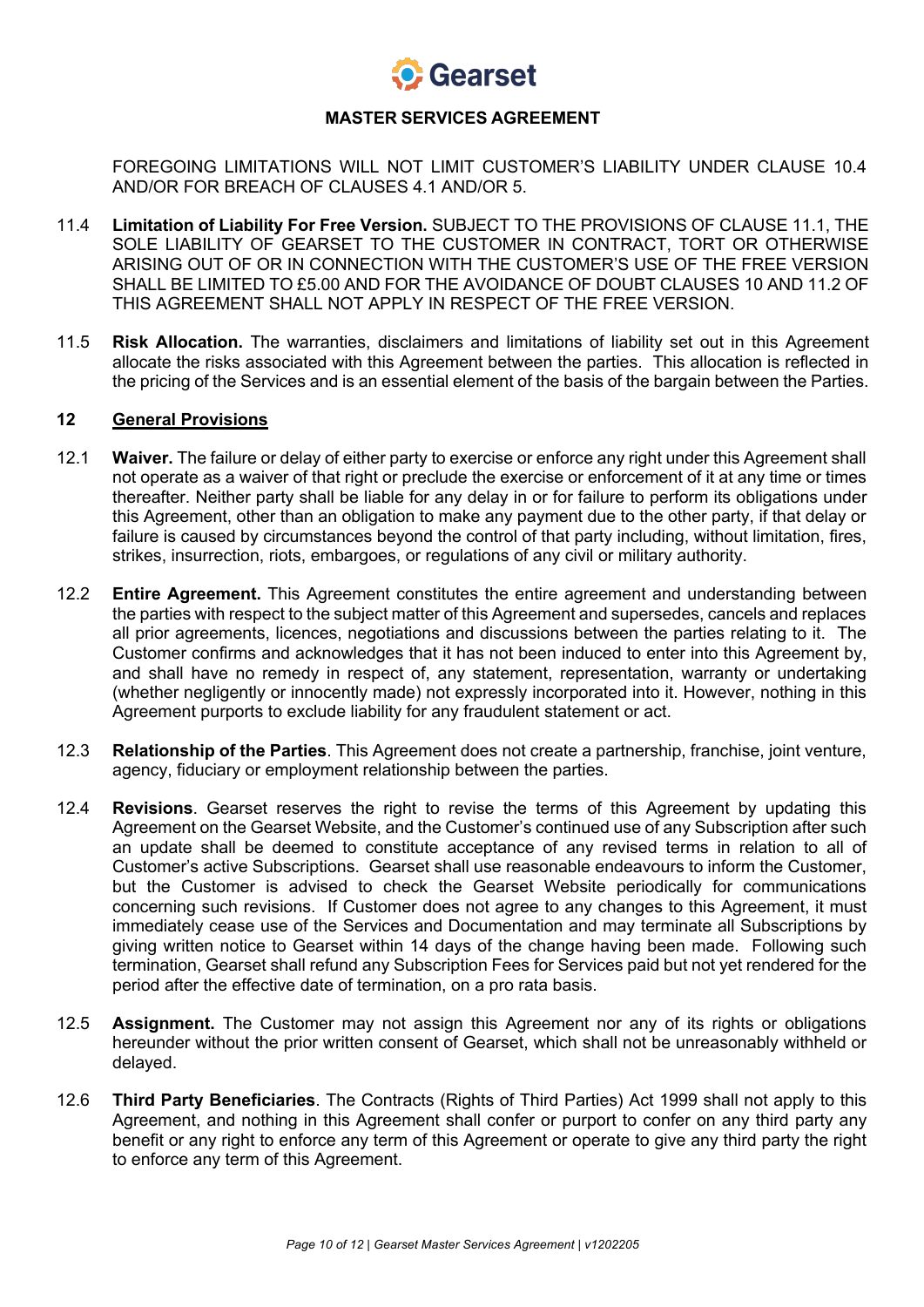

- 12.7 **Anti-corruption.** Each party shall: (i) comply with all applicable laws, statutes, regulations and codes relating to anti-bribery and anti-corruption, including, but not limited to, the UK Bribery Act 2010; (ii) have and maintain in place throughout the Subscription Period its own policies and procedures designed to ensure compliance with anti-bribery and anti-corruption laws, as appropriate; and (iii) promptly report to the other party any request or demand for any undue financial or other advantage of any kind made or received by it in connection with the performance of this Agreement.
- 12.8 **Severability.** If any provision of this Agreement shall be held to be unlawful, invalid or unenforceable, in whole or in part, under any enactment or rule of law, such provision or part shall to that extent be severed from this Agreement and rendered ineffective as far as possible without modifying or affecting the legality, validity or enforceability of the remaining provisions of this Agreement which will remain in full force and effect.
- 12.9 **Notices.** Any notice to be given under this Agreement shall be in writing. Notices for Gearset shall be sent by post to Gearset's registered office address from time to time, with a copy sent by email to legal@gearset.com. Notices for the Customer shall be sent either by email or by post to any address that may have been provided by the Customer to Gearset. For the purposes of this clause, "post" shall mean registered post with guaranteed next day delivery, for post within the UK only, or an overnight service from an internationally recognised courier service, for international post. Any such notice or other document shall be deemed to have been served: if delivered by email - 24 hours after delivery; and if sent by post - upon the expiration of 48 Working Hours after posting or collection by the courier.
- 12.10 **Governing Law and Jurisdiction.** This Agreement and any dispute or claim arising out of or in connection with it or its subject matter or formation (including non-contractual disputes or claims) shall be governed by and construed in accordance with the laws of England. The parties irrevocably agree that the courts of England shall have non-exclusive jurisdiction to settle any dispute or claim that arises out of or in connection with this Agreement or its subject matter or formation (including noncontractual disputes or claims). Despite the limitations in this clause, nothing shall prevent either party from seeking the remedies of injunctions, specific performance or other equitable relief in any appropriate court for any breach of confidentiality or infringement of Intellectual Property Rights, in which cases the parties agree that damages alone may not be an appropriate remedy.